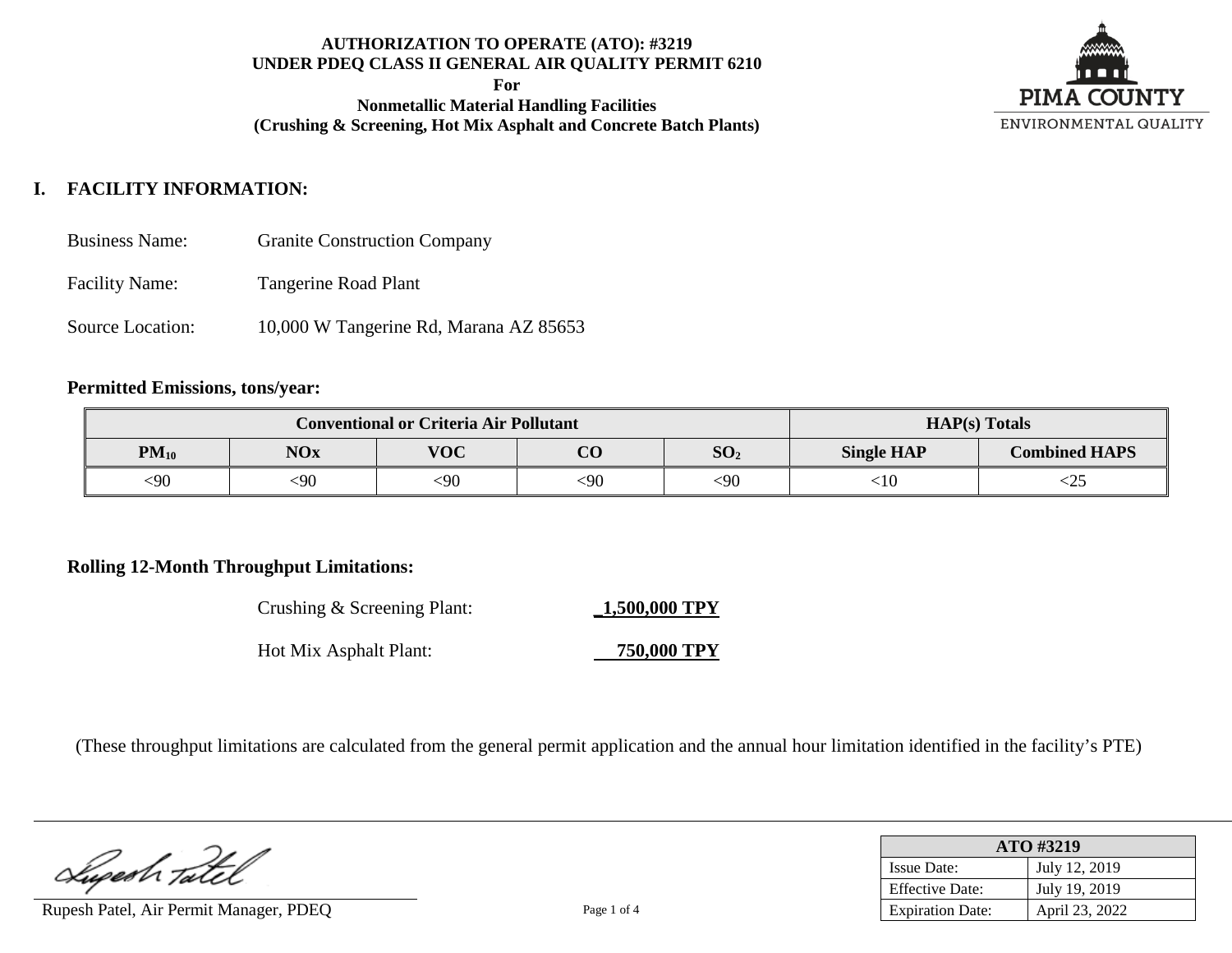**For**

**Nonmetallic Material Handling Facilities (Crushing & Screening, Hot Mix Asphalt and Concrete Batch Plants)**



# **II. AUTHORIZED EQUIPMENT:**

Equipment, operations, and activities for which emissions are allowed by the general permit are as follows:

**Table 1: Section 3 of the Permit – NSPS for Nonmetallic Mineral Processing Plants Affected Facilities:**

| <b>Source</b><br>Equipment $ID1$ | <b>Type of</b><br>Equipment | <b>Manufacturer</b> | <b>Model</b>     | <b>Serial Number</b> | <b>Maximum</b><br><b>Rated Capacity</b> | <b>Manufacturer Date</b> | $\geq 4/22/2008$ | <b>Opacity</b><br>Limit<br>$\frac{0}{0}$ |
|----------------------------------|-----------------------------|---------------------|------------------|----------------------|-----------------------------------------|--------------------------|------------------|------------------------------------------|
| 82.092                           | 3-Deck Screen               | Cedarapids          | $6'$ X 20'       | 47349-2              | <b>600 TPH</b>                          | 1998                     | N                | 10                                       |
| 82.093                           | 3-Deck Screen               | Cedarapids          | $6'$ X 20'       | 47349-2              | <b>600 TPH</b>                          | 1998                     | $\mathbf N$      | 10                                       |
| 89.087                           | Pugmill                     | Eagle               | Unknown          | Unknown              | <b>600 TPH</b>                          | 1992                     | Y                | 15                                       |
| 90.021                           | 3-Deck Screen               | El-Jay              | 5' X 16''        | 34A119223B0192       | <b>300 TPH</b>                          | 1992                     | Y                | 10                                       |
| 90.021                           | Cone Crusher                | El-Jay              | 54" Fine<br>Head | 34A119223B0192       | <b>300 TPH</b>                          | 1992                     | Y                | 15                                       |
| 90.027                           | 3-Deck Screen               | El-Jay              | $6'$ X 20'       | 23E0995              | <b>600 TPH</b>                          | 1999                     | Y                | 10                                       |
| 90.027                           | Cone Crusher                | El-Jay              | 54               | 23E0995              | <b>600 TPH</b>                          | 1999                     | Y                | 15                                       |

<sup>1</sup> Equipment identified in the permit application as needing an ATO. Other associated pieces of equipment listed on the equipment list of the application do not require an ATO but are subject to the provisions of this general permit.

Superh Tatel

Rupesh Patel, Air Permit Manager, PDEQ Page 2 of 4

| ATO #3219               |                |  |  |
|-------------------------|----------------|--|--|
| <b>Issue Date:</b>      | July 12, 2019  |  |  |
| <b>Effective Date:</b>  | July 19, 2019  |  |  |
| <b>Expiration Date:</b> | April 23, 2022 |  |  |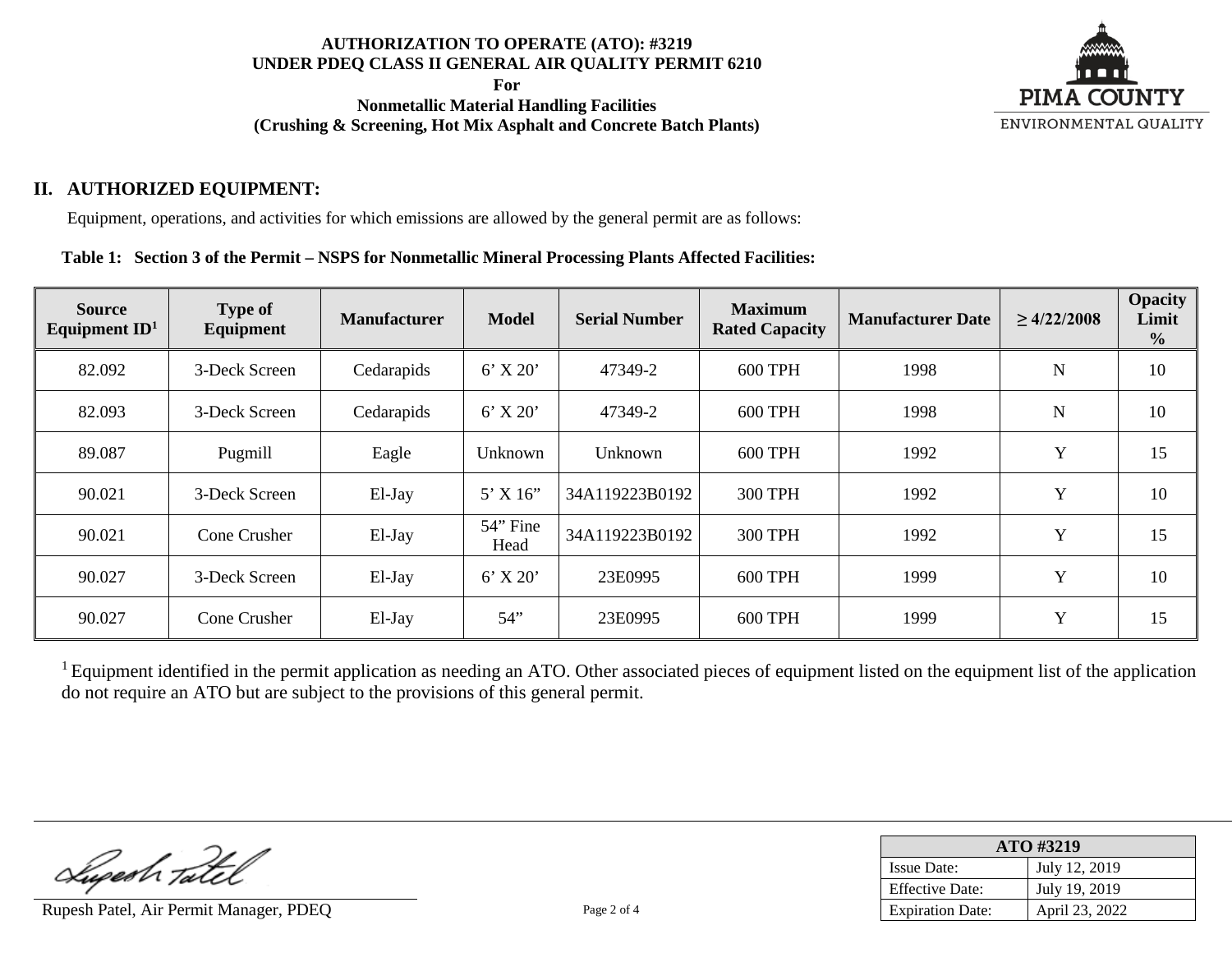**For Nonmetallic Material Handling Facilities (Crushing & Screening, Hot Mix Asphalt and Concrete Batch Plants)**



**Table 2: Section 4 of the Permit – Standards of Performance for Non-NSPS Gravel or Crushed Stone Processing Plants:**

| <b>Source</b><br>Equipment $ID1$ | <b>Type of Equipment</b> | <b>Manufacturer</b> | <b>Model</b> | <b>Serial Number</b> | <b>Maximum Rated</b><br>Capacity | <b>Manufacturer</b><br><b>Date</b> | Opacity<br>Limit<br>$\frac{0}{2}$ |
|----------------------------------|--------------------------|---------------------|--------------|----------------------|----------------------------------|------------------------------------|-----------------------------------|
| 85.5008                          | 75-Ton Lime Silo         | Gencor              | Unknown      | 75 Ton               | 75 Tons                          | Unknown                            | 20                                |

<sup>1</sup> Equipment identified in the permit application as needing an ATO. Other associated pieces of equipment listed on the equipment list of the application do not require an ATO but are subject to the provisions of this general permit.

Luperh Tatel

Rupesh Patel, Air Permit Manager, PDEQ Page 3 of 4

| ATO #3219               |                |  |  |
|-------------------------|----------------|--|--|
| <b>Issue Date:</b>      | July 12, 2019  |  |  |
| <b>Effective Date:</b>  | July 19, 2019  |  |  |
| <b>Expiration Date:</b> | April 23, 2022 |  |  |